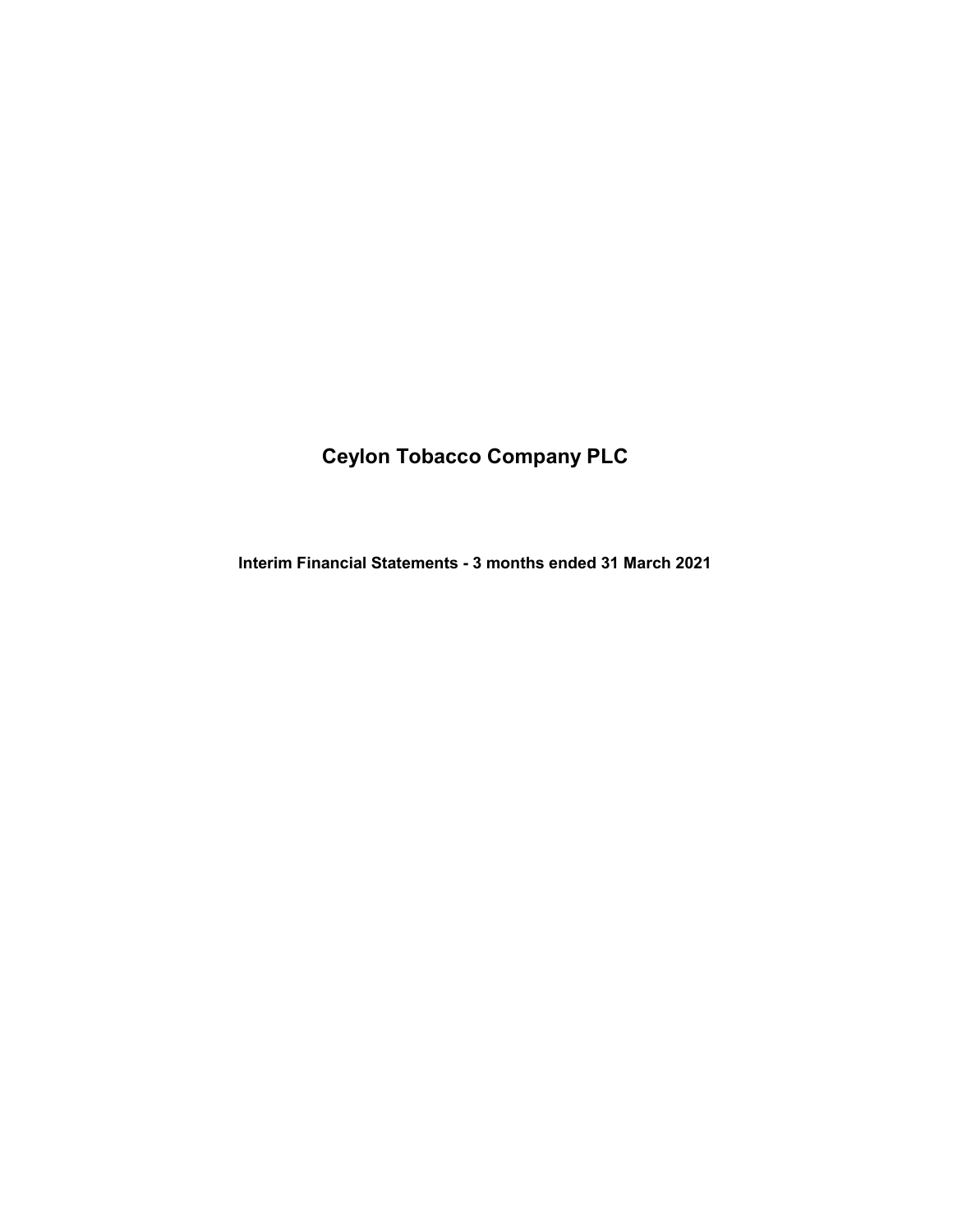# Ceylon Tobacco Company PLC

## Summary of Performance for the 3 months ended 31st March 2021

The Company's performance in the three months ended 31st March 2021, showed a marginal recovery from the prolonged impact of COVID-19 pandemic. The sales volumes were increased by 3.8% in comparison to the same period last year. Consequently, the Company's turnover and the Government revenue through Excise and other levies for the quarter grew by 1.5% and 1.6%, respectively in comparison to the same period of last year.

The Company's profit before income tax for the period recorded LKR 6.7bn, while the Company's profit after tax for the three months ended 31st March 2021 reported as LKR 3.9bn.

The Company is committed towards the continuation of business activities subject to strict compliance with employee health and safety guidelines and other directions of the Government and is cautiously optimistic of the future in anticipation of effective management of the third wave of the Covid-19 pandemic and gradual revival of the economy.

## Dividends

The Directors recommend a first interim dividend of Rs. 19.00 per share to be paid by the 10th June 2021.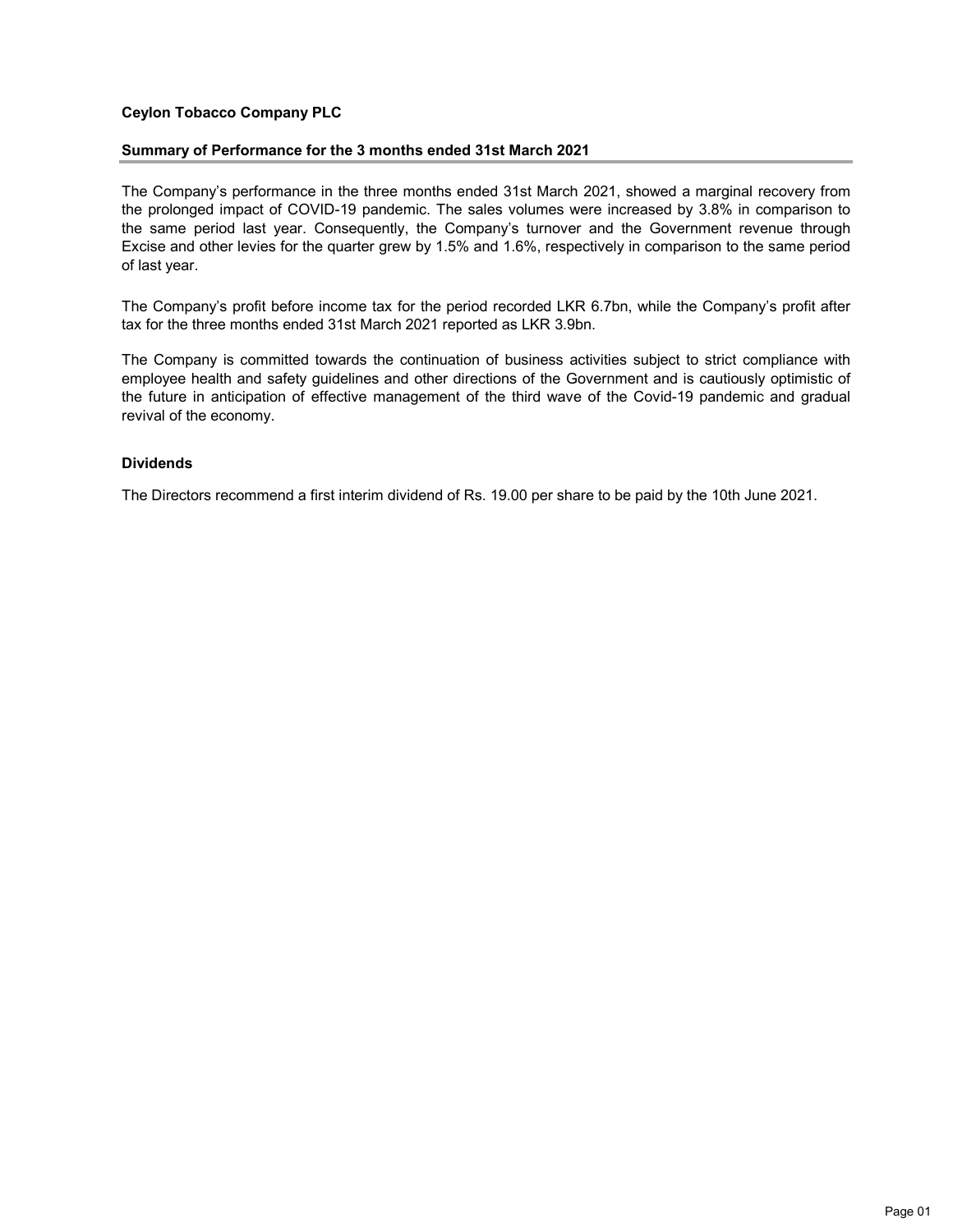# Statement of Profit or Loss and Other Comprehensive Income (all amounts in Sri Lanka Rupees millions)

|                                               |                   | 3 months ended 31 March |  |  |
|-----------------------------------------------|-------------------|-------------------------|--|--|
|                                               | 2021              | 2020                    |  |  |
|                                               | <b>Un-audited</b> | <b>Un-audited</b>       |  |  |
| Turnover                                      | 34,759            | 34,238                  |  |  |
| <b>Government Levies</b>                      | (26, 360)         | (25, 936)               |  |  |
| <b>Revenue</b>                                | 8,399             | 8,302                   |  |  |
| Other operating income                        | 7                 | 1                       |  |  |
| Raw material used                             | (639)             | (548)                   |  |  |
| Employee benefit expense                      | (329)             | (310)                   |  |  |
| Depreciation & amortisation expense           | (86)              | (79)                    |  |  |
| Other operating expenses                      | (775)             | (936)                   |  |  |
| Net finance income                            | 108               | 262                     |  |  |
| Profit before income tax                      | 6,685             | 6,692                   |  |  |
| Income tax expenses                           | (2,766)           | (2,762)                 |  |  |
| Profit for the period                         | 3,919             | 3,930                   |  |  |
| <b>Other Comprehensive Income</b>             |                   |                         |  |  |
| Re-measurement of defined benefit obligation  | 42                | 20                      |  |  |
| Total comprehensive income for the period     | 3,961             | 3,950                   |  |  |
| <b>Earnings Per Share (basic and diluted)</b> | 20.92             | 20.98                   |  |  |

The Notes form an integral part of these Interim Financial Statements.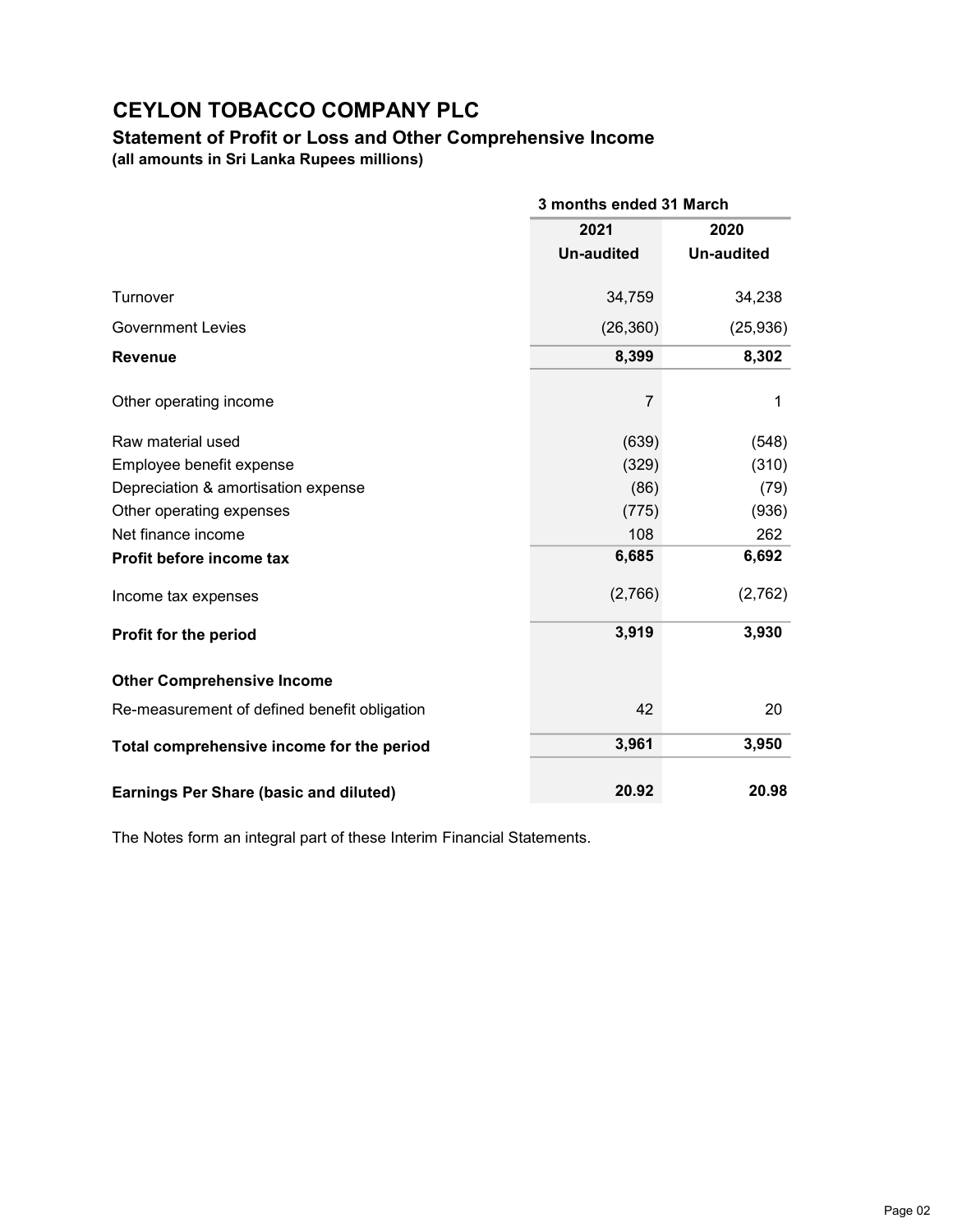Statement of Financial Position

(all amounts in Sri Lanka Rupees millions)

|                                             | 31-Mar            | 31-Dec         |
|---------------------------------------------|-------------------|----------------|
|                                             | 2021              | 2020           |
| <b>Assets</b>                               | <b>Un-audited</b> | <b>Audited</b> |
|                                             |                   |                |
| <b>Non-current assets</b>                   |                   |                |
| Property, plant and equipment               | 4,577             | 4,682          |
| Intangible assets                           | 2                 | 2              |
| Employee benefit asset                      | 216               | 181            |
| Other receivables                           | 116               | 112            |
| <b>Total non-current assets</b>             | 4,911             | 4,977          |
| <b>Current assets</b>                       |                   |                |
| Inventories                                 | 3,577             | 3,732          |
| Trade and other receivables                 | 4,734             | 3,230          |
| Cash and cash equivalents                   | 15,404            | 9,782          |
| Asset held for sale                         |                   | $\overline{a}$ |
| <b>Total current assets</b>                 | 23,715            | 16,745         |
|                                             |                   |                |
| <b>Total assets</b>                         | 28,626            | 21,721         |
|                                             |                   |                |
| <b>Equity and Liabilities</b>               |                   |                |
| <b>Equity</b>                               |                   |                |
| Stated capital                              | 1,873             | 1,873          |
| Retained earnings                           | 6,691             | 2,729          |
| Total equity attributable to equity holders | 8,564             | 4,602          |
| <b>Non-current liabilities</b>              |                   |                |
| Unfunded retirement benefit obligation      | $\mathbf{0}$      | 0              |
| Deferred tax liabilities                    | 495               | 396            |
| Lease liabilities                           | 62                | 84             |
| <b>Total non-current liabilities</b>        | 557               | 480            |
| <b>Current liabilities</b>                  |                   |                |
| Trade and other payables                    | 14,185            | 7,827          |
| Lease liabilities                           | 93                | 105            |
| <b>Current taxation</b>                     | 4,992             | 4,967          |
| Dividends payable                           |                   | 3,465          |
| Unclaimed dividends                         | 235               | 275            |
| <b>Total current liabilities</b>            | 19,505            | 16,639         |
|                                             |                   |                |
| <b>Total liabilities</b>                    | 20,062            | 17,119         |
| <b>Total equity and liabilities</b>         | 28,626            | 21,721         |
| Net Asset Per Share                         |                   |                |
|                                             | 45.72             | 24.57          |

The Notes form an integral part of these Interim Financial Statements.

I certify that these financial statements have been prepared in compliance with the requirements of the Companies Act, No. 07 of 2007.

Umair Luqman

Finance Director Date : 14th May 2021

The Board of Directors is responsible for the preparation and presentation of these financial statements.

Approved and signed for and on behalf of the Board of Directors:

Nedal Salem Umair Luqman<br> **Managing Director and CEO** Tinance Director Managing Director and CEO Finance Director Date : 14th May 2021 Date : 14th May 2021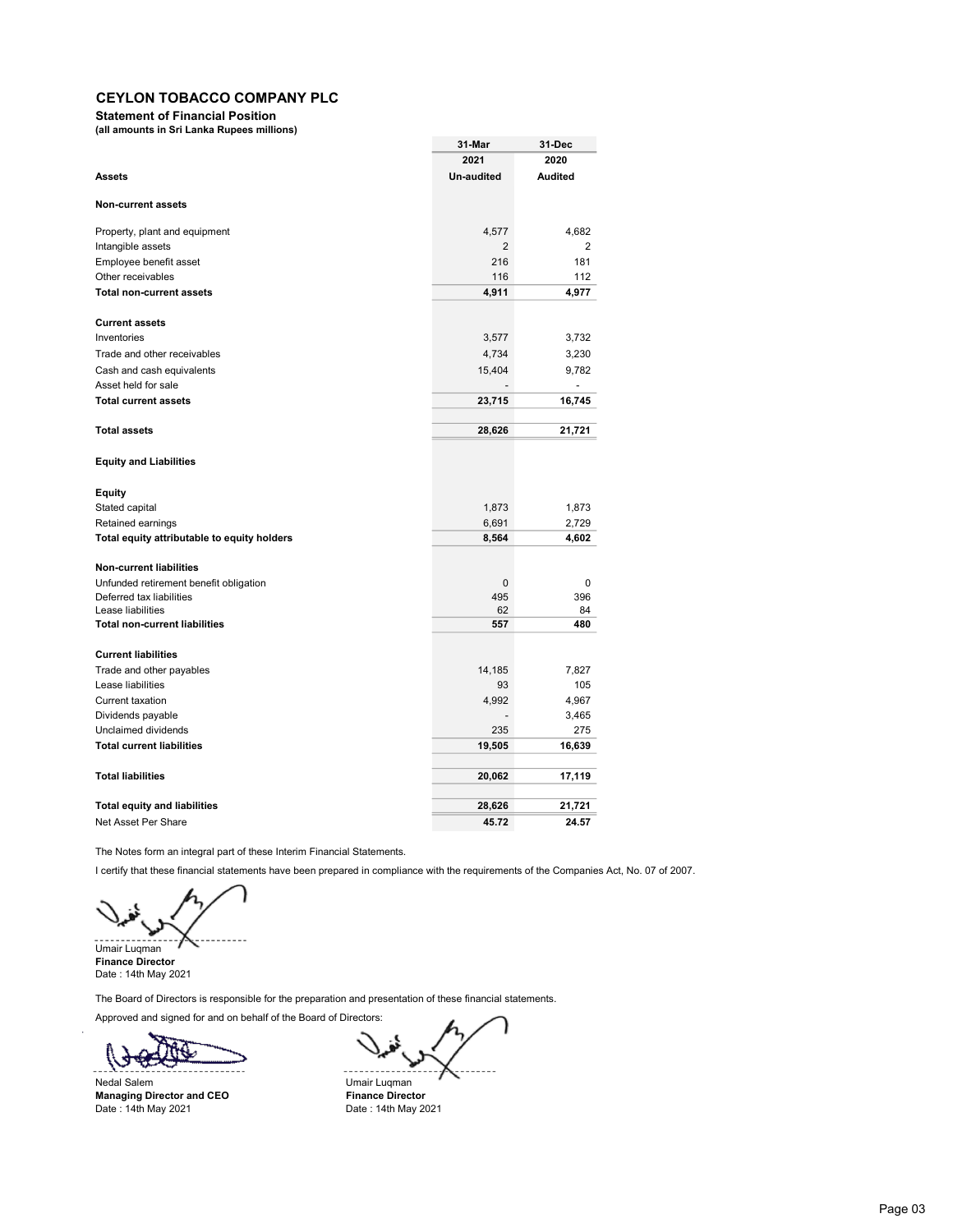### CEYLON TOBACCO COMPANY PLC Statement of Changes in Equity (all amounts in Sri Lanka Rupees millions)

|                                                                           | <b>Stated</b>  | <b>Retained</b> | <b>Total</b> |
|---------------------------------------------------------------------------|----------------|-----------------|--------------|
|                                                                           | capital        | earnings        |              |
| Balance at 1 January 2020                                                 | 1,873          | 2,750           | 4,623        |
| Profit for the period                                                     |                | 3,930           | 3,930        |
| Other comprehensive income                                                |                | 20              | 20           |
| Total comprehensive income for the period                                 |                | 3,950           | 3,950        |
| Transactions with owners of the Company, recognised directly in           |                |                 |              |
| equity                                                                    |                |                 |              |
| Write back of unclaimed dividends                                         |                |                 |              |
| <b>Dividends</b>                                                          |                |                 |              |
| <b>Total transactions with shareholders</b>                               |                |                 |              |
|                                                                           |                |                 |              |
| Balance at 31 March 2020 (Un-audited)                                     | 1,873          | 6,700           | 8,573        |
| Profit for the period                                                     |                | 11,648          | 11,648       |
| Other comprehensive income                                                |                | (18)            | (18)         |
| Total comprehensive income for the period                                 | $\blacksquare$ | 11,630          | 11,630       |
| Transactions with owners of the Company, recognised directly in           |                |                 |              |
| equity                                                                    |                |                 |              |
| Write back of unclaimed dividends                                         | $\blacksquare$ | 66              | 66           |
| <b>Dividends</b>                                                          | $\blacksquare$ | (15,666)        | (15,666)     |
| <b>Total transactions with shareholders</b>                               |                | (15,600)        | (15,600)     |
|                                                                           |                |                 |              |
| Balance at 31 December 2020 (Audited)                                     | 1,873          | 2,730           | 4,603        |
| Balance at 1 January 2021                                                 | 1,873          | 2,730           | 4,603        |
| Profit for the period                                                     |                | 3,919           | 3,919        |
| Other comprehensive income                                                |                | 42              | 42           |
| Total comprehensive income for the period                                 |                | 3,961           | 3,961        |
|                                                                           |                |                 |              |
| Transactions with owners of the Company, recognised directly in<br>equity |                |                 |              |
| Write back of unclaimed dividends                                         |                |                 |              |
| <b>Dividends</b>                                                          |                |                 |              |
| <b>Total transactions with shareholders</b>                               |                |                 |              |
|                                                                           |                |                 |              |
| Balance at 31 March 2021 (Un-audited)                                     | 1,873          | 6,691           | 8,564        |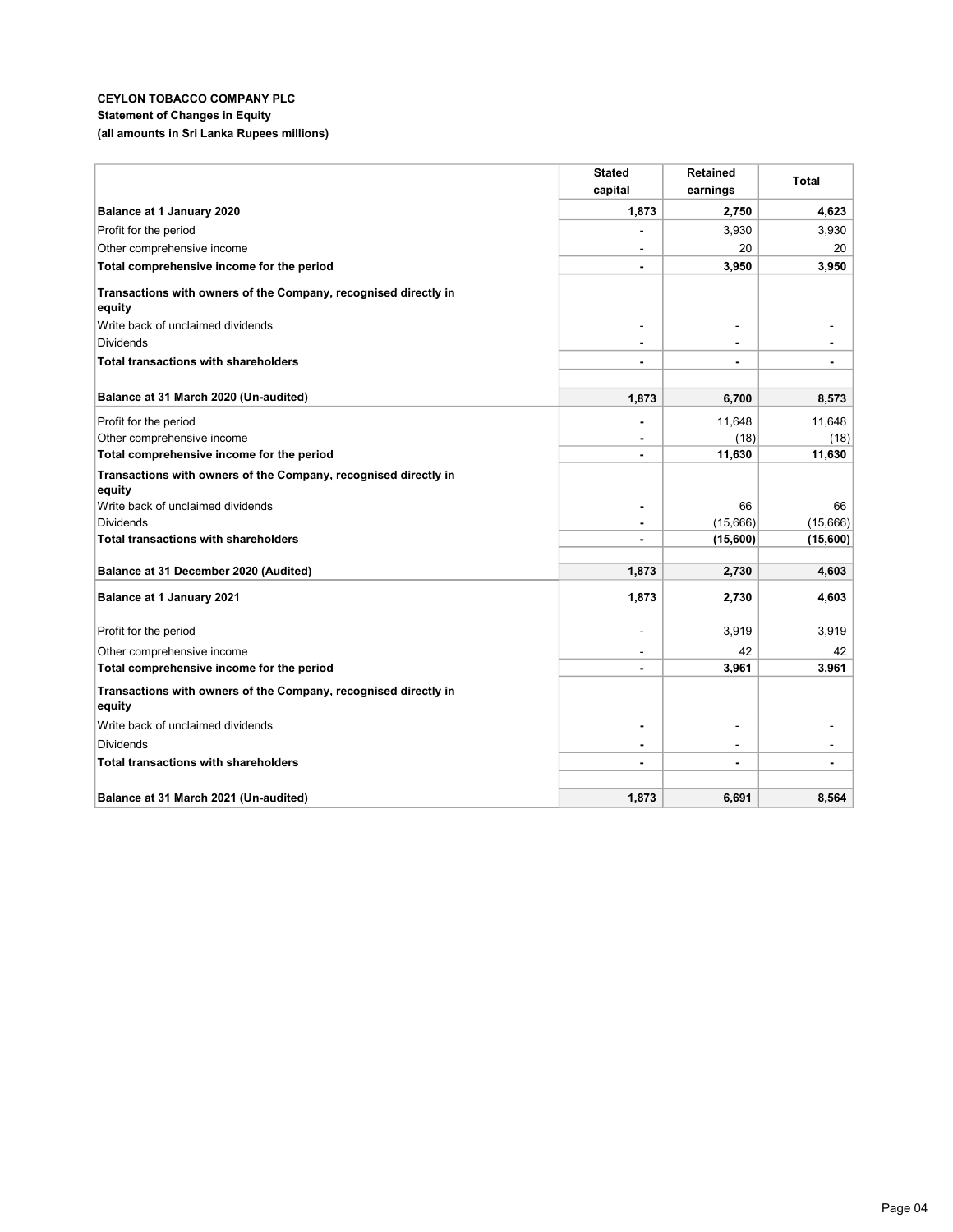# Statement of Cash Flows

(all amounts in Sri Lanka Rupees millions)

|                                                                  | 03 months ended 31 March |             |  |
|------------------------------------------------------------------|--------------------------|-------------|--|
|                                                                  | 2021                     | 2020        |  |
|                                                                  | Un-audited               | Un-audited  |  |
| Cash flows from operating activities                             |                          |             |  |
| Profit before Tax                                                | 6,685                    | 6,692       |  |
| Adjustments for:                                                 |                          |             |  |
| Depreciation & amortisation expense                              | 86                       | 78          |  |
| Interest expense                                                 | 5                        | 6           |  |
| Interest income                                                  | (113)                    | (268)       |  |
| Write off of property, plant & equipment                         |                          |             |  |
| Net interest on retirement benefit obligations                   | 7                        | 4           |  |
| Provision for obsolete inventories and doubtful Debts            | 7                        | 4           |  |
| Operating profit before working capital changes                  | 6,677                    | 6,516       |  |
| Changes in working capital                                       |                          |             |  |
| Inventories                                                      | 150                      | (5)         |  |
| Trade & other receivables                                        | (1,509)                  | (3, 488)    |  |
| Trade & other payables                                           | 6,406                    | 613         |  |
| Cash generated from operations                                   | 11,724                   | 3,636       |  |
| Interest received                                                | 113                      | 268         |  |
| Interest paid                                                    | (5)                      | (6)         |  |
| Gratuity paid - unfunded scheme                                  |                          | (0)         |  |
| Income tax paid                                                  | (2,642)                  | (2,992)     |  |
| Net cash generated from operating activities                     | 9,190                    | 906         |  |
|                                                                  |                          |             |  |
| Cash flows from investing activities                             |                          |             |  |
| Purchase and construction of property, plant & equipment         | (29)                     | (13)        |  |
| Purchase of intangible assets                                    |                          |             |  |
| Net cash used in investing activities                            | (29)                     | (13)        |  |
|                                                                  |                          |             |  |
| Cash flows from financing activities                             | (3, 458)                 |             |  |
| Dividends paid                                                   | (47)                     | (3,746)     |  |
| Unclaimed dividends paid<br>Payment of finance lease liabilities | (34)                     | (6)<br>(24) |  |
| Net cash outflow from financing activities                       | (3, 539)                 | (3,776)     |  |
|                                                                  |                          |             |  |
| Net increase/ (decrease) in cash & cash equivalents              | 5,622                    | (2,883)     |  |
|                                                                  |                          |             |  |
| Cash & cash equivalents at the beginning of year                 | 9,782                    | 16,845      |  |
| Increase/ (Decrease) in cash                                     | 5,622                    | (2,883)     |  |
| Cash & cash equivalents at the end of the period                 | 15,404                   | 13,962      |  |
|                                                                  |                          |             |  |
|                                                                  |                          |             |  |
| Analysis of cash & cash equivalents at the end of the period     |                          |             |  |
| Cash in hand & bank balances                                     | 11,404                   | 10,962      |  |
| Short term investments                                           | 4,000                    | 3,000       |  |
| Total cash & cash equivalents                                    | 15,404                   | 13,962      |  |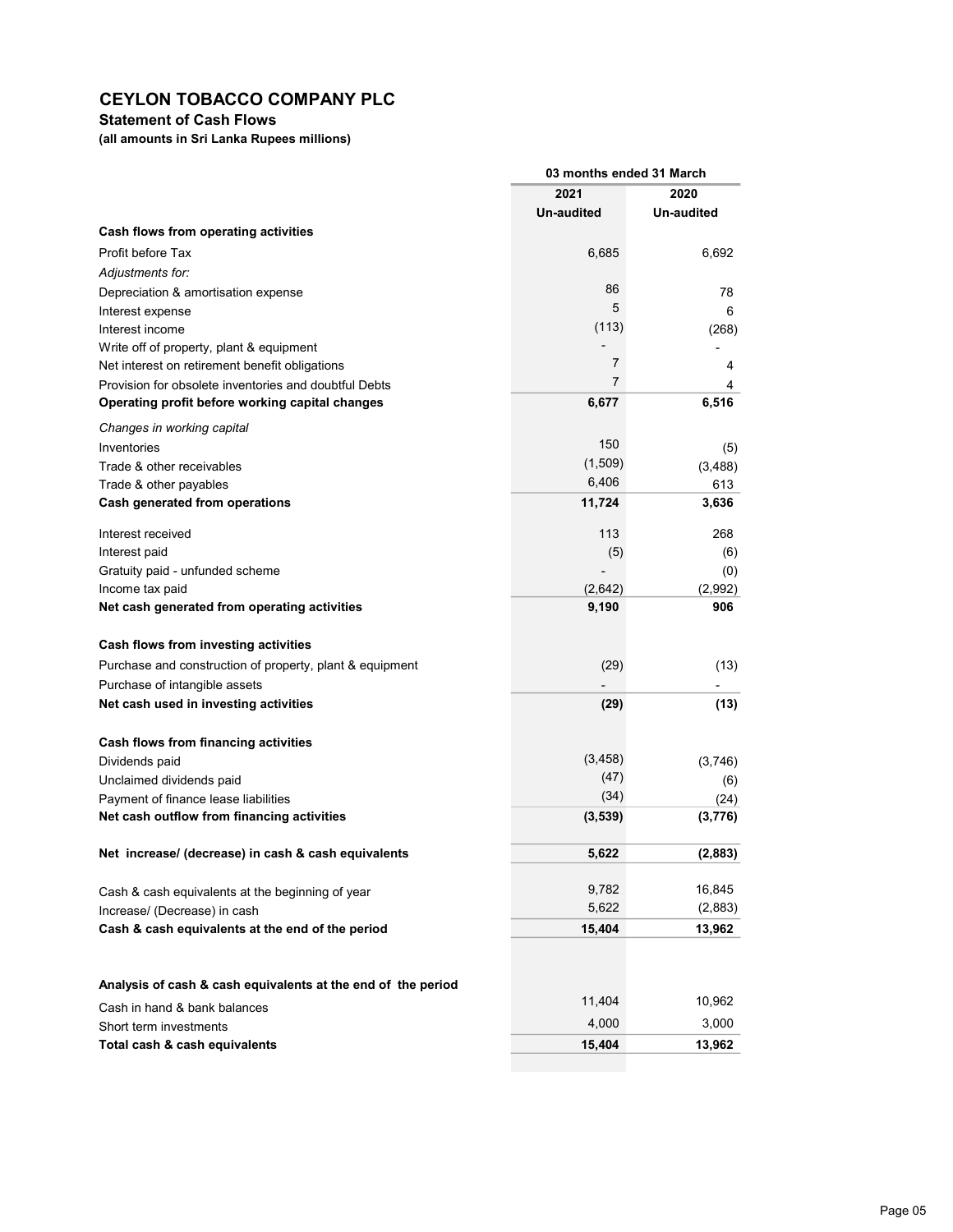#### Notes to the interim financial statements

#### 1 General information

Ceylon Tobacco Company PLC is a public limited liability Company domiciled in Sri Lanka. The principal operations of the Company are manufacturing, marketing and selling cigarettes. The registered office of business is 178, Srimath Ramanathan Mawatha, Colombo 15. The ultimate holding company of Ceylon Tobacco Company PLC is British American Tobacco PLC through British American Tobacco International Holdings BV.

#### 2 Basis of preparation

The condensed interim financial statements of Ceylon Tobacco Company PLC are for the three months ended 31 March 2021. They have been prepared in accordance with LKAS 34 - Interim Financial Reporting. These interim financial statements have been prepared in accordance with the SLFRS standards and IFRIC interpretations issued and effective as at the time of preparing these statements. The condensed interim financial statements do not include all of the information required for full annual financial statements and have not been audited.

#### 3 Summary of significant accounting policies

The accounting policies adopted are consistent with those of the previous financial year. Further, new accounting standard SLFRS 16 - Leases has been adopted in the financial statements effective from 1 January 2019.

#### 4 Comparatives

Comparatives are provided for the same period last year and for the statement of financial position at the date 31 December 2020. Where necessary comparative figures have been reclassified to conform with the current year's presentation.

#### 5 Contingent Liabilities

There have been no material changes to the contingent assets or contingent liabilities since the last annual reporting period.

#### 6 Events Occurring after the reporting period

There were no material events that occurred after the reporting date that require adjustments or disclosure to the Financial Statements.

#### 7 Market Price Per share

| For the 03 months ending 31 March, | 2021     | 2020     |
|------------------------------------|----------|----------|
|                                    | Rs       | Rs       |
| Highest                            | 1.150.00 | 1.160.00 |
| Lowest                             | 975.00   | 990.10   |
| Last Traded                        | 979.75   | 1.000.00 |